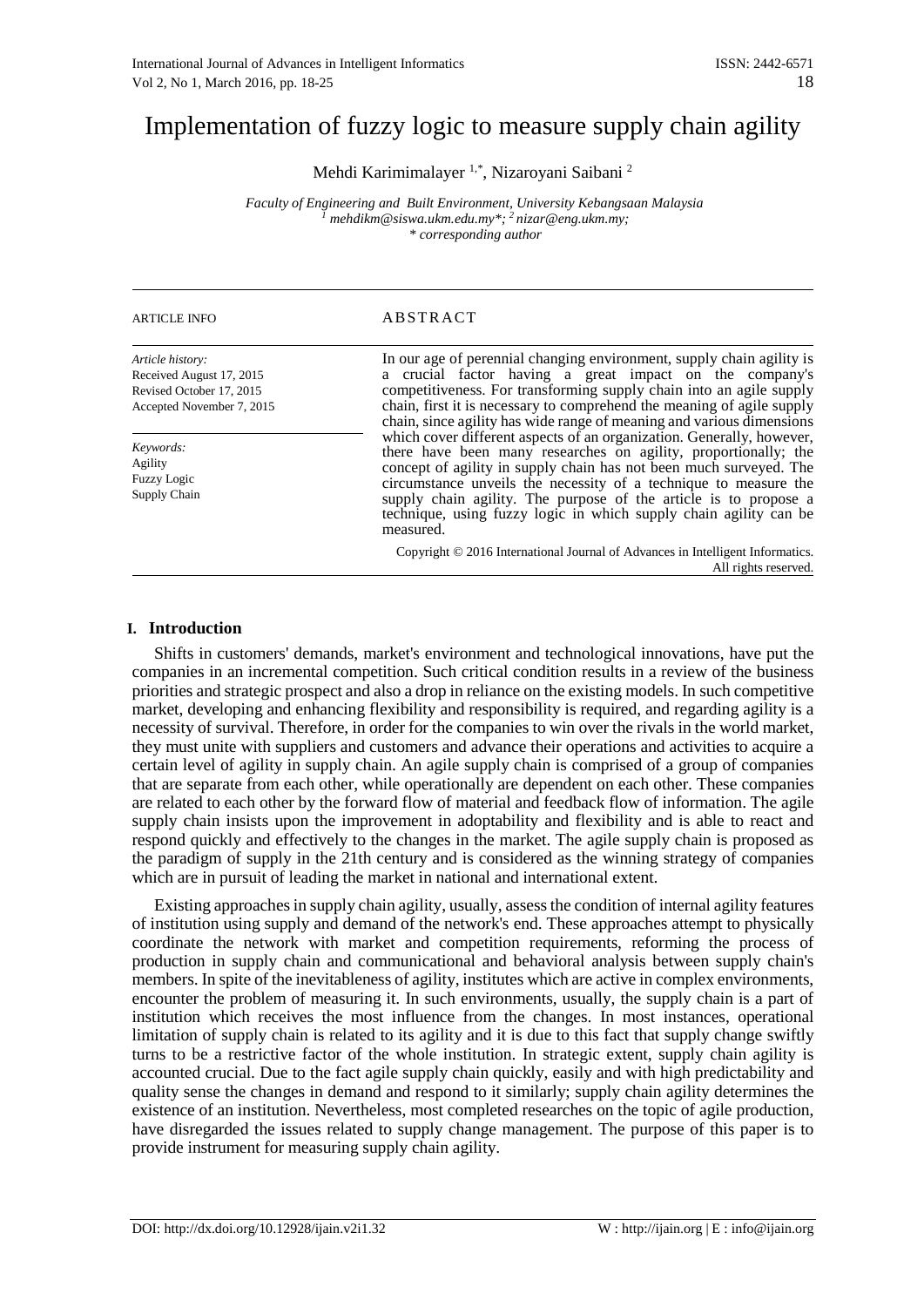#### **II. Literature Review**

Unprecedented pressure caused by foreign products, introducing new products by rivals, drop in product's lifespan, unpredicted changes in relation to customers, improvements in production and communication technology, privatization of governmental companies, economic records and pressures forced by stockholders to return their capital, are imposed on companies. Regarding the pressure, the most important challenge which producers face, is, integrating up upper-level outsourcing performances and lower-level delivery performances [1]. One the most significant paradigmatic changes in the business management, is the shift in competition unit from institution to supply chain. Today, instead of rivalry between two trademarks, or a store with another store, suppliers of trademark of one store compete with suppliers of the trademark of another store, or in other words, one supply chain with another supply chain [2]. A formal definition is given in a few articles on supply chain agility; therefore, an agreement on main components of supply chain agility is never reached. Since there is no true understanding of supply chain components, in respect to conceptual model, diverse conceptual models for explaining the features of supply chain are employed. The conception of agility is comprised of two factors; Responding to changes (predicted or unpredicted) in a quality way and appropriate time, utilizing these changes and converting them into opportunities [3]. Hence, agility is a respond to changing and competitive environment in an institutional extent which obeys four principles: common wealth, uncertainty and change control, improving the ability of human resources and participation in competition [4] [5]. Another definition of agility is proposed as the ability of an institution in performing profitable operations in the categorized and perpetually changing market using quality production, quality operation and goods and services suitable to customers' requirements [5]. Based on [6] opinion the ability to respond quickly to the market is called agility which is defined as the key element of institutions survival [6]. Reference [7] defines supply chain agility as the ability of the supply chain in adoptability or quick responding to the changing environment of market. The considered framework by Swafford and others, process-oriented approach, in respect to organization's supply chain which is comprised of three key processes of resourcing, making and delivery / logistic [7]. Reference [8] believes that an agile supply chain should possess differentiating features; these features are shown in the fig. 1 [8]. Lin et al have proposed the following conceptual model in fig. 2 based on their review of agile supply chain literature [9]. Hence agility could be defined as "a managerial concept related to respond to the turbulent and dynamic market and customers' demands". In fact, agility is not only related to responding to the customers but also is related to utilizing the changes. It should be flexible in several fields such as product development, creating and logistic, for responding to the companies [10].



Fig. 1 Agile Supply Chain [8]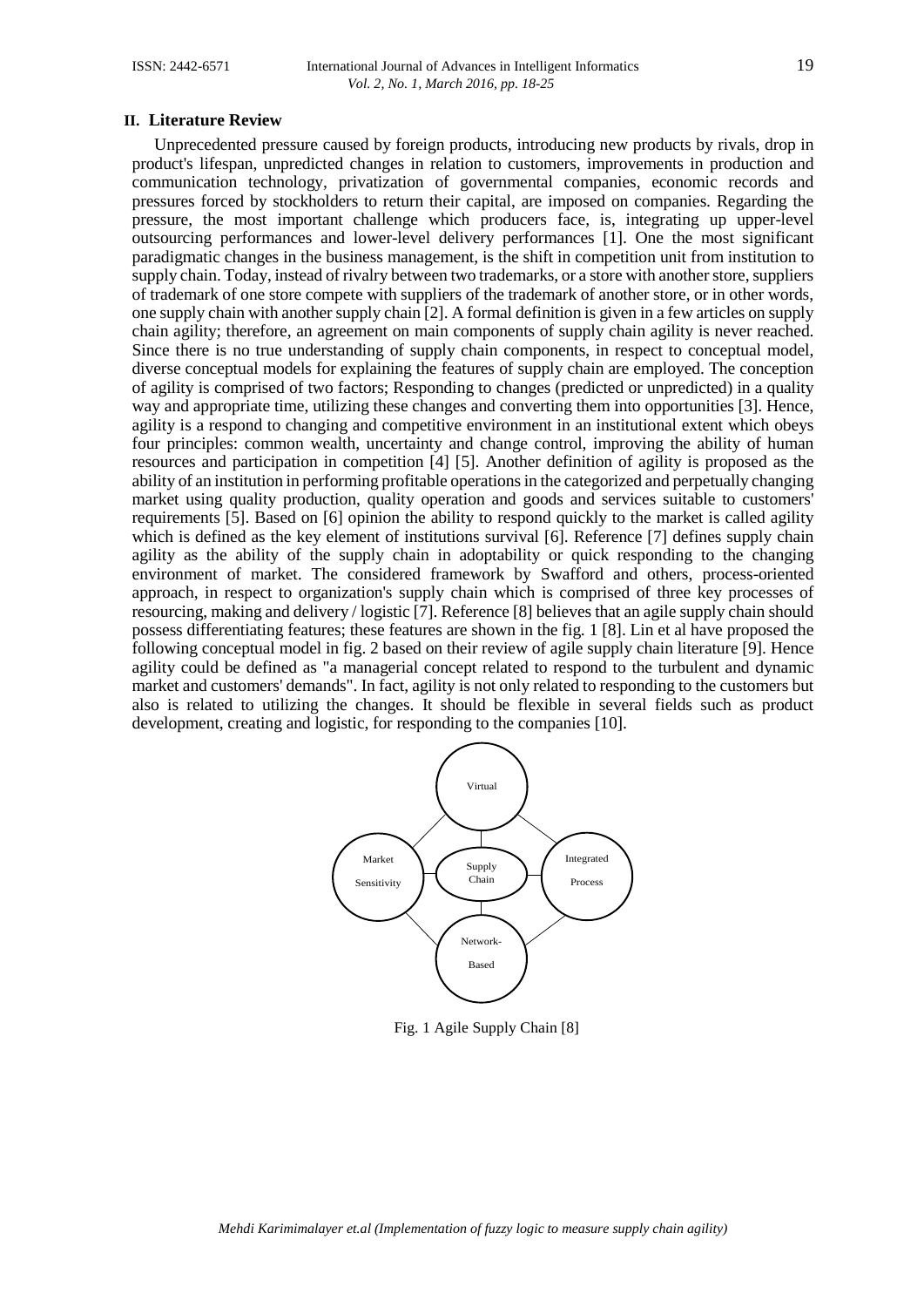#### 20 International Journal of Advances in Intelligent InformaticsISSN: 2442-6571 *Vol. 2, No. 1, March 2016, pp. 18-25*



Fig. 2 Conceptual Model of Agile Supply Chain [9]

The agile supply chain includes companies that are separated from each other legally, but are dependent on each other operationally. Some of these companies are suppliers, designers, manufacturers and production centers. These companies attach to each other by the forward flow of materials and feedback flow of information; the agile supply chain insists upon the improvement of the adoptability and flexibility and is able to respond and react quickly and effectively to the changing markets [9]. The agile supply chain puts aside the traditional linear organizational structure and establishes a group of institutions using network technology. By doing this, the timespan of delivery to the market decreases [6]. The supply chain agility provides a better competitive environment, and hence enables it to react faster and more effectively to the changes of the market and other instabilities. In addition, institution which have agile supply chain processes are more sensitive to the market, have more ability to equalize supply and demand and also are able to reach shorter timespans. Considering the fact that agility in supply chain of the organization influences directly on manufacturing innovative productions, and their delivery to the customers, this conclusion could be drawn that supply chain agility is an essential factor which affects the general competitiveness [7].

Some prominent writers have defined agility as a combination of enablement criteria agility measurement, while the other quantitative methods have proposed based on hierarchical analysis process. Implementing the method is simple and concentrates on the key issues. Nonetheless, the agile supply chain mainly is rooted in integration, customer sensitivity, organization, processes, networks and informational systems. Based on the previous researches, when the evaluators could not acquire an accurate evaluation, linguistic expressions would be employed to assess vague issues. Because of the fact that enabled agility features are "inaccurate" and "vague", agility measurement is considered a subjective method which uses linguistic terms. Agility measurement is considered to be a problem due to its being multi-dimensional and the lack of a certain criterion for measuring agility-related factors. Reference [4] has surveyed the agile abilities in the supply chain. Regarding their survey, it was discerned to be enormously significant that the sensitivity to the customers in today world's operations.

Reference [11] introduces an instrument for agility measurement which measures the required functionality for the agility as well as organization responsibility agility to the market environment. Fuzzy agility index is one of the last attempts in agility measurement [9]. In this method, variables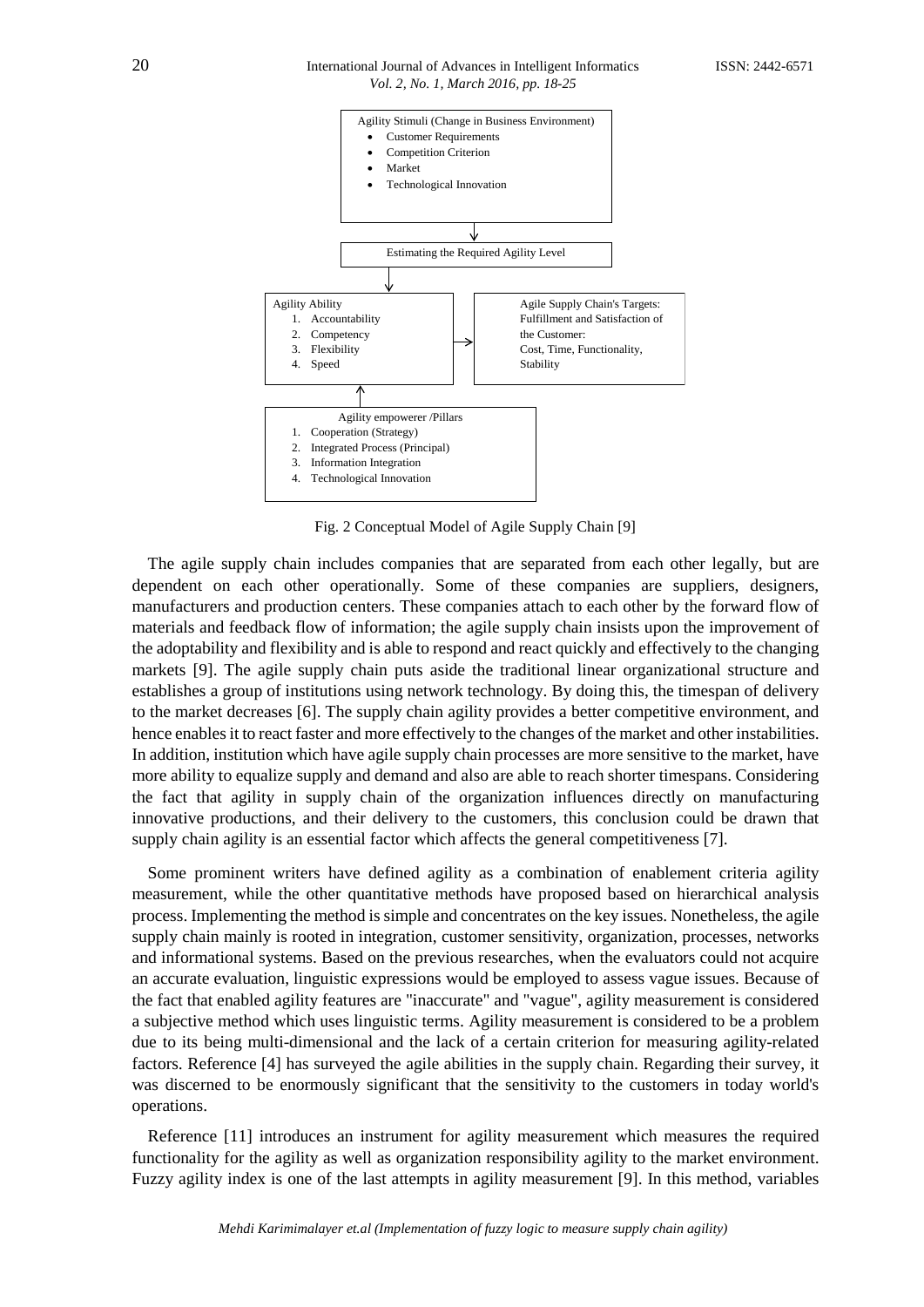are graded and their weight is determined and then fuzzy level average is acquired. Different types of employed methods in this research are shown below in Table 1.

| <b>Survey Field</b>              | <b>Methodology</b>                     | <b>Resources</b> |
|----------------------------------|----------------------------------------|------------------|
| <b>Institution Agility</b>       | <b>Conditional Rules</b>               |                  |
| Supply Chain Agility Measurement | Fuzzy Method of the Agility Evaluation | [9]              |
| <b>Agility Evaluation</b>        | <b>Fuzzy Logic</b>                     |                  |
| <b>Supply Chain Agility</b>      | <b>Fuzzy Association Rules Mining</b>  | '181             |
| <b>Supply Chain Agility</b>      | Graph Theory and Matrix Models         | 191              |

Table 1. Employed Methods

#### **III. Methodology**

In this paper the proposed model of [12] is used from the responsibility indexes, flexibility, speed and competency as the main indexes of agility evaluation.

Responsive: The ability to understand the changes and responding to them as quickly as possible in a reflexive and pre-action and recovered way. Reference [13] considers responsible supply chain as "a network of institutions which are able to produce wealth for their stockholders in a competitive environment and respond quickly and effectively in costs to the changing market requirements."

- Competency: The ability to appoint the institutional goals effectively and sufficiently [14].
- Flexibility/Adoptability: The ability to implement different processes and employing various facilitations to accomplish a goal [15].
- Speed: The ability of finalizing an activity in shortest possible time [8] [16] [17].

## *A. Using Fuzzy Approach to Quantify the Sub-indexes*

For measuring sub-indexes, two questionnaires have been used, one for environment agility weight evaluation and another for measuring supply chain agility indexes. Questionnaires, personal and in interview-questionnaire has accumulated the opinions of company's supply chain managers [20].

#### *B. Variables and Linguistic Terms*

In current research, based on [21] and considering a way which concentrate on different humans, a seven-based fuzzy spectrum has used for rating the condition and determining the level of importance (Table 2).

| <b>Linguistic Terms</b><br>(Importance)<br>(xj, yj, zj) | <b>Fuzzy Number</b> | <b>Linguistic Term</b><br>(Company<br><b>Condition</b> ) | <b>Fuzzy Number</b> |
|---------------------------------------------------------|---------------------|----------------------------------------------------------|---------------------|
| Very Low                                                | (0, 0.05, 0.15)     | Worst                                                    | (0, 0.05, 0.15)     |
| Low                                                     | (0.1, 0.2, 0.3)     | Very Bad                                                 | (0.1, 0.2, 0.3)     |
| Middle Low                                              | (0.2, 0.35, 0.5)    | Bad                                                      | (0.2, 0.35, 0.5)    |
| Middle                                                  | (0.3, 0.5, 0.7)     | Normal                                                   | (0.3, 0.5, 0.7)     |
| Middle High                                             | (0.5, 0.65, 0.8)    | Good                                                     | (0.5, 0.65, 0.8)    |
| High                                                    | (0.7, 0.8, 0.9)     | Very Good                                                | (0.7, 0.8, 0.9)     |
| Very High                                               | (0.85, 0.95, 1)     | <b>Best</b>                                              | (0.85, 0.95, 1)     |

Table 2. Linguistic Terms and Fuzzy Number Related to Each

## **IV. Experts Opinions Consensus**

There many models which could be used to integrate evaluations of decision makers, including arithmetic average, median and mode. Due to the fact that average operator has been used more than the other methods, in this research the arithmetic operator is used to integrate critics' opinions. If a committee comprised of m evaluator Et, includes  $t=1,2,...,m$ ,  $F_i$  considered factors for evaluating agility,  $Rt$  = ( $a_{it}$ ,  $b_{it}$ ,  $c_{it}$ ) fuzzy numbers suitable to related linguistic rates by critic Et and  $W_{ti}=(x_{it},y_{it},z_{it})$  fuzzy numbers related to the weights of linguistic significance is allocated to  $F_t$  by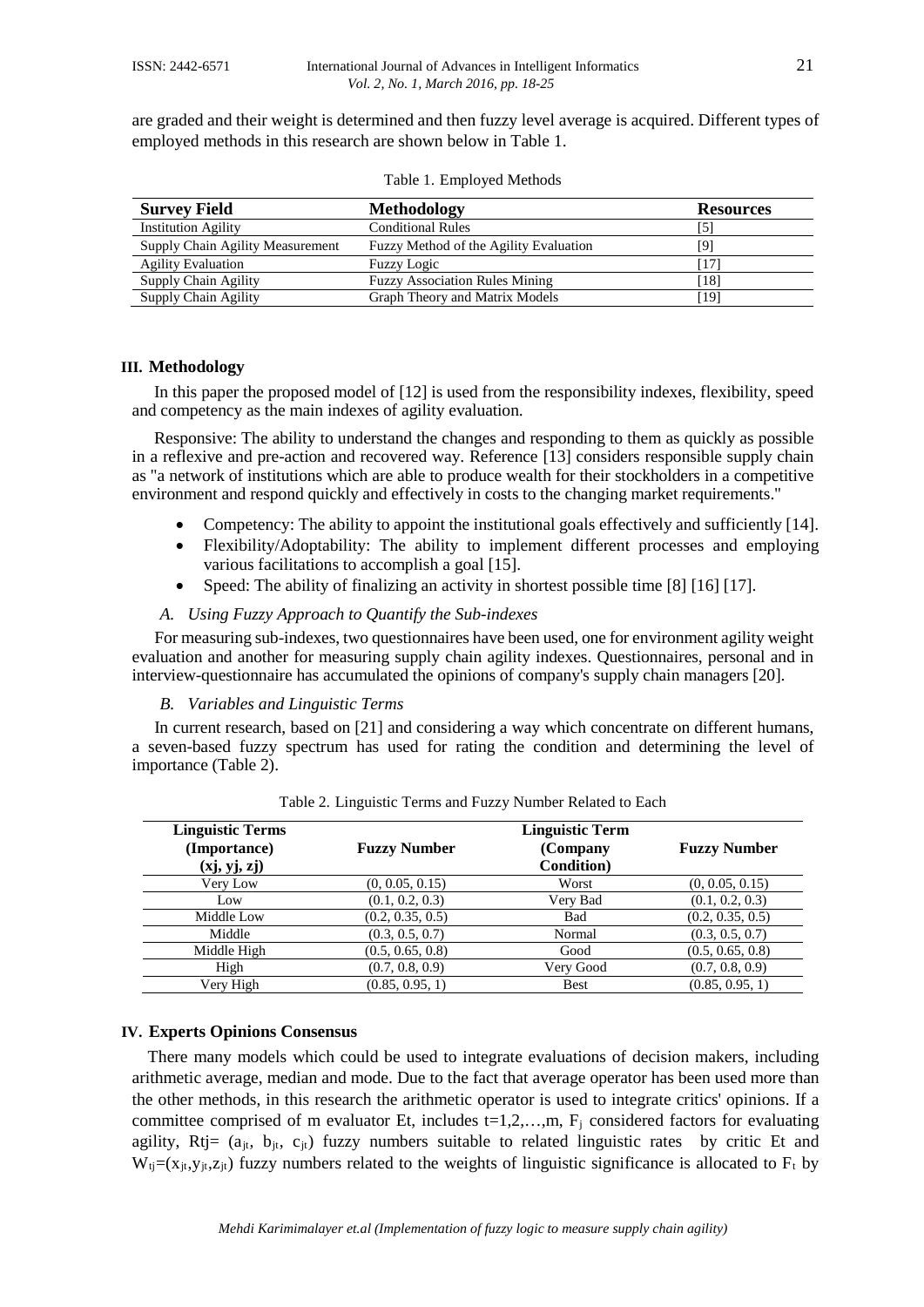evaluator  $E_t$ . Therefore, the average fuzzy evaluation  $R_i$  and balanced fuzzy weight  $W_i$ , or the integration of critics' opinions is calculated using equations (1) and (2).

$$
Rj = (aj, bj, cj) = (Rj1(+)Rj2(+) ... (+)Rjm)/m
$$
\n(1)

$$
Wj = (xj, yj, zj) = (Wj1(+) Wj2(+) ... (+)Wjm)/m
$$
\n(2)

The acquired index in this stage, is an informational combination which combines together the rating and fuzzy weights for all factors. The increase in this index causes the main index increase. Therefore, function membership which is determined for this condition, is the indicator of the level of the main index. If  $W_i$  and  $R_i$  be respectively indicators between fuzzy rank and given fuzzy weight average to the factor j by committee, the whole index is defined as equation (3) [22]:

$$
FXI = \sum_{j=1}^{n} (Wj \times Rj) / \sum_{j=1}^{n} Wj
$$
 (3)

(Instead of X the value which is measured, is placed, for instance in case of flexibility measurement, F takes the place of X, hence FXI becomes FFI or fuzzy index of flexibility).

#### *1. Adjusting Fuzzy Ranking To Its Suitable Linguistic Level*

After computing FXI, the acquired index must be adjusted to its relevant linguistic level. In this stage, the linguistic level is either equal to FXI itself and has full compatibility or the closest level to it. In this research measure the Euclidean distance of a fuzzy number from another fuzzy number. If XL be the indicator of index level X in natural language, then  $U_{FXI}$  and  $U_{Xli}$  respectively, are indicators of FXI fuzzy function and natural language index i. The distance between  $U_{FXI}$  and  $U_{Xli}$ are calculated as equation (4) [9]:

$$
d(FXI,XLi) = \left\{ \sum_{x \in p} \left( UFXI(x) - UXLi(x) \right)^2 \right\}^{1/2}
$$
 (4)

#### *2. Converting Fuzzy Numbers to Absolute Values*

Because of the fact that for calculating matrix constant value there is a need of absolute number, after adjusting each branch to fuzzy values and finding Euclidean distance and applying linguistic level, they must be converted into absolute numbers. In fuzzy literature, for completing this, there are several methods proposed, including center of mass, minimum average, least maximum and etc [9]. In this research the right-left ranking type is used [23]; in this method for acquiring the absolute number it is necessary that fuzzy sets be compared with fuzzy maximum set (max fuzzy) and fuzzy minimum set (min fuzzy) [22]. These two sets are defined (5) and (6).

$$
\mu \max(x) = \begin{cases} x, 0 \le x \le 1 \\ 0, \text{otherwise} \end{cases} \tag{5}
$$

$$
\mu \max(x) = \begin{cases} 1 - x, 0 \le x \le 1 \\ 0, \text{otherwise} \end{cases} \tag{6}
$$

Right-side ranking returns to fuzzy set's intersection or max fuzzy. Right ranking M could be calculated as (7).

$$
\mu R(M) = \sup[\mu M(x) \wedge \mu \max(x)] \tag{7}
$$

Similar to this, left ranking M is calculated by (8).

$$
\mu L(M) = \sup[\mu M(x) \wedge \mu \min(x)] \tag{8}
$$

By acquiring left and right values of M final number is achieved.

$$
\mu T(M) = \frac{\left[\mu R(M) + 1 - \mu L(M)\right]}{2} \tag{9}
$$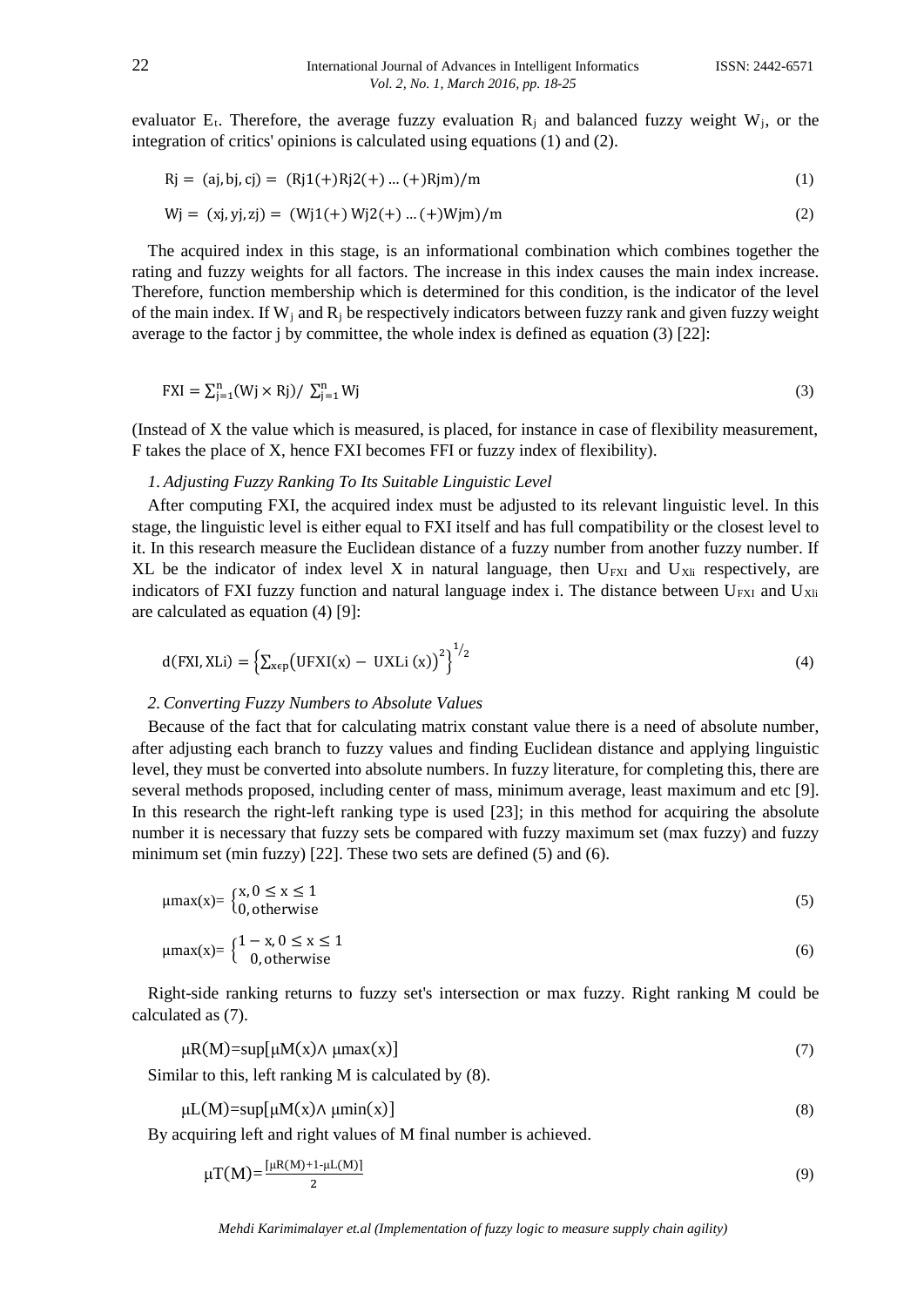### **V. Conclusion**

Regarding the swift changes happening in the world markets [24], it is clear that only the organizations which use agile supply chain could lead the market. The more the environment is agile the higher level of agility in chain must be expected. In order to become and agile supply chain first one should be able to measure the agility so that one could enhance the agility. Researches show that using agile supply chain in the organizations causes the amount of production and simultaneous enhancement of goals like cost, quality, flexibility, delivery and customer services. All of these items individually foster more competitiveness. An analysis of the results of this research shows interesting points, including the difference among companies in agility. "More agile" company has customeroriented characteristics and employing soft and hard methods to adopt to the changing conditions. They also consider it necessary for the supplier to participate in the process of achieving the highest customers' satisfaction. Also, such conclusion could be drawn that "more agile" companies uses (internet) technology for enhancing the quality of exploitation, developing new product and customer's satisfaction. Respectively, the characteristics of the companies which are less agile might be like this:

These companies are internally concentrated and are biased to their internal operational consequences. They find no connection between customers' satisfaction and the technology. The role of suppliers in these companies is to provide products so that highest benefit is gained.

Regarding the sub-indexes value in discussed supply chain, such conclusion could be drawn that, by the point of view of strategic planning, sensitivity and virtuality, this supply chain has relatively top abilities. This happens while all the sub-indexes of supply chain agility are relatively on top level of spectrum. Considering the fact that all indexes have effect on each other and in all conditions except competency-responsibility have equal and alternative effect on each other, such conclusion could be drawn that a supply chain to gain agility needs improvement in each sub-index, and also due to the fact that the amount of effectivity of the speed and flexibility on other indexes is more, on these two indexes there must be a special attention. Since the agility of this supply chain is determined average, still because the environment agility is the same level, a conclusion could be drawn that the abilities of this supply chain could overcome the changes in the environment. Nevertheless, the companies abilities in current time and environment is responsible as effectively and sufficiently, nonetheless, more agility in supply chain could indirectly affect the reduction of delivery timespan, increase in customer satisfaction and reduction of depositories. Therefore, the following recommendations for increasing this chain agility are proposed:

Since speed and flexibility are considered as the most important factors of agility in this chain, it is suggested that some mechanisms to increase these two indexes be regarded. Using virtual communications is one of the effective factors on both of these indexes which also affect responsibility itself. In fact, one of the highly significant factors related to supply chain agility, is sharing the information alongside the chain. The supply chain's members accessibility (suppliers, producers, distributors and even customers) to the internet, the availability of the internal information networks (internet) accessibility for the supply chain's members, updating the information of the sales, increasing search functionality, exchanging without paper consumption, using web-based software and inter-organizational data-exchange are factors which could affect it and cause the increase in speed in one hand, and on the other hand a better responsibility to the demand. About the flexibility of the resource, the company should be able to supply the market with new and different products within the shortest possible time, and also increase its ability in producing customized product. The company, also, must be able to postpone the production of a product which needs an informational flow alongside the supply chain and on the other hand craves the cooperation of the suppliers extensively. The ability of using modular designing, the other affecting factor on this part, is employing techniques, by using which, versatile materials and segments are employed in order to reach diverse products for satisfying the needs of customers. Competency index and specially sub-index of common culture and decision-making is on lower level than the other indexes, hence it is suggested that a proper ground, for establishing a common culture among the members and building mechanisms for common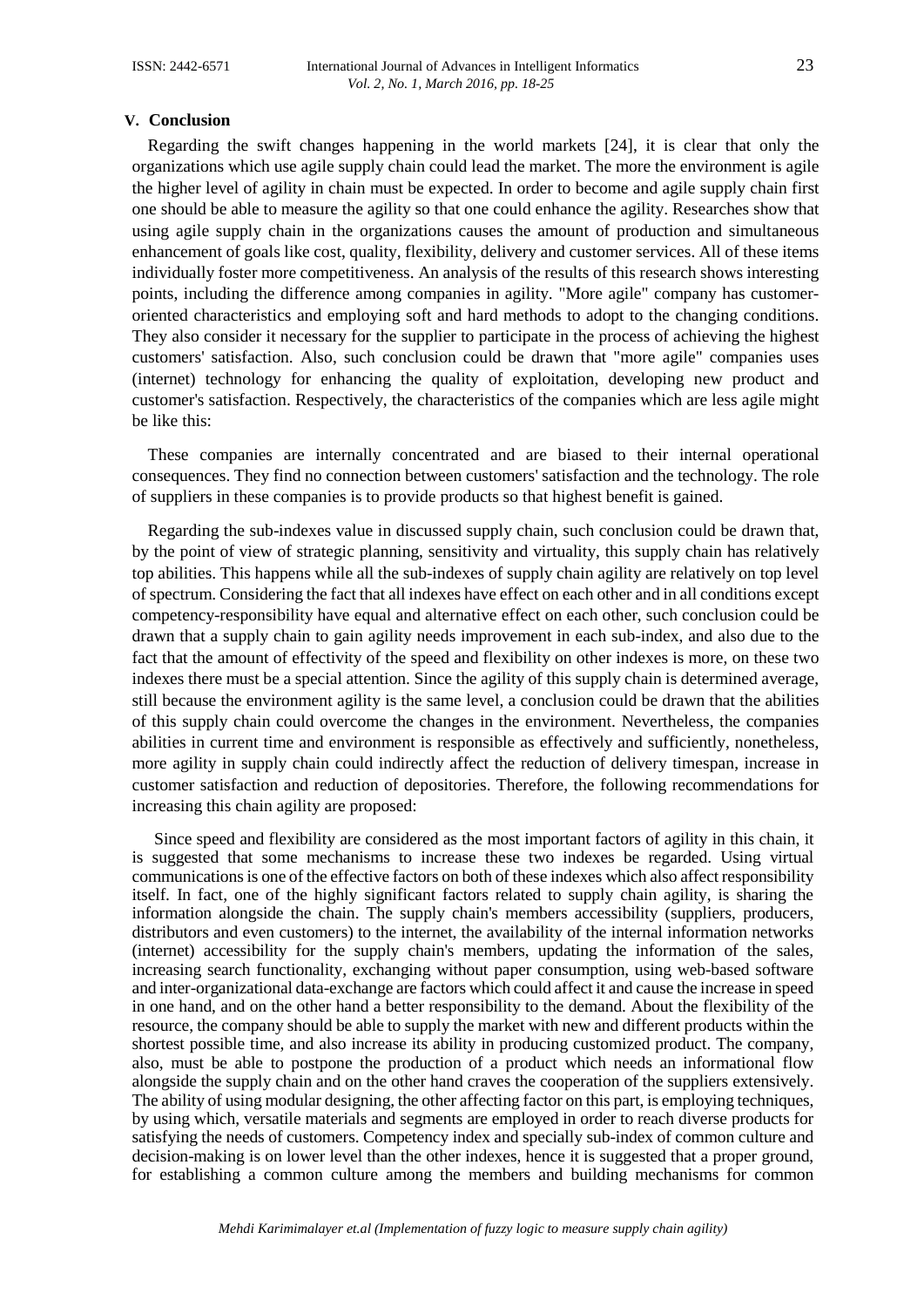decision-making, be thought. The existence of cooperative spirit and participation in policies, programs and executing operation on one hand and fostering risk-taking culture in conjunction with encouraging the chain's members' reliance on the other hand, provide the required atmosphere for common decision-making and common insight among the members. In such condition identifying the customer's needs and attempting to supply his needs and gain his satisfaction together with establishing progressive relations are the main line of viewpoint and activities of supply chain's members.

#### **References**

- [1] Yusuf Y Y, Gunasekaran A, Adeleye E O, Sivayoganathan K.(2004); "Agile Supply Chain Capabilities: Determinants of Competitive Objectives", *European Journal of Operational Research,* 159, PP. 379–392.
- [2] Lambert DM, Cooper M C. (2000); "Issues in Supply Chain Management", *Industrial Marketing Management*, pp. 65–83.
- [3] Zhang Z, Sharifi H. (2000); "A Methodology for Achieving Agility in Manufacturing Organizations", *International Journal of Operations & Production Management*, Vol. 20 No. 4, pp. 496-512.
- [4] Van Hoek R I, Harrison A, Christopher M (2001);" Measuring Agile Capabilities in the Supply Chain", *International Journal of Operations & Production Management*, Vol. 21 No. 1/2, pp. 126-147.
- [5] Tsourveloudis N C, Valavanis K P. (2002); "On the Measurement of Enterprise Agility", *Journal of Intelligent and Robotic Systems,* 33: 329– 342, 2002.
- [6] Lou P, Zhou Z, Chen Y.P, Ai W.(2004); "Study on Multi-Agent-Based Agile Supply Chain Management", *International Journal of Advanced Manufacturing Technology*, pp. 23: 197–203.
- [7] Swafford P.M, Ghosh .S, Murthy .N (2006); "The Antecedents of Supply Chain Agility of a Firm: Scale Development and Model Testing", *Journal of Operations Management*, 24, pp.170–188.
- [8] Christopher M. (2000); "The Agile Supply Chain Competing in Volatile Markets", *Industrial Marketing Management*, 29, pp. 37–44.
- [9] Lin CT., Chiu H., Chu P Y. (2006a); "Agility Index in the Supply Chain", *International Journal of Production Economics*, 100, pp. 285–299.
- [10]Baker, P. (2008); "The Design and Operation of Distribution Centres Within Agile Supply Chains", *International Journal of Production Economics,* 111(1), pp. 27-41.
- [11]Weber M M. (2002); "Measuring Supply Chain Agility in the Virtual Organization", *International Journal of Physical Distribution & Logistics Management*, Vol.32 No.7, PP.577-590.
- [12]Ismail H.S, Sharifi H (2006); "A balanced approach to building agile supply chains", *International Journal of Physical Distribution & Logistics Management*, Vol. 36 No. 6, pp. 431-444.
- [13]Gunasekaran A.,Lai K.H., Edwin Cheng T.C.,(2008); "Responsive Supply Chain: A Competitive Strategy in a Networked Economy", *Omega* 36, pp: 549 – 564.
- [14]Spekman R.E., Spear J., Kamauff J.(2002); "Supply Chain Competency: Learning as a Key Component", *Supply Chain Management: An International Journal*, Vol 7 No 1, pp:41-55.
- [15]Duclos L.K., Vokurka R.J., Lummus R.R., (2003); "A Conceptual Model of Supply Chain Flexibility", *Industrial Management & Data System*, Vol 103 No 6, pp. 446-456.
- [16]Sharp, J.M., Irani, Z., Desai, S., (1999); Working Towards Agile Manufacturing in the UK Industry, *International Journal of Production Economics*, 62, pp. 155–169.
- [17]Lin CT., Chiu H., Tseng Y.H., (2006b); "Agility Evaluation Using Fuzzy Logic", *International Journal of Production Economics*, 101, pp. 353- 368.
- [18]Jain V, Benyoucef L, Deshmukh S.G.(2007); "A New Approach for Evaluating Agility in Supply Chains Using Fuzzy Association RulesMining", *International Journal of Engineering Applications of Artificial Intelligence*, In Press - Available online, 2007.
- [19]Faisal MN., Banwet DK., Shankar R.(2007); "Quantification of Risk Mitigation Environment of Supply Chains Using Graph Theory and Matrix Methods", European J. *Industrial Engineering*, Vol. 1, No. 1, pp. 29-39.
- [20]Sharifi, H., Zhang, Z., (2000); "A Methodology for Achieving Agility in Manufacturing Organization: An Introduction"; *International Journal of Production Economics*, 62, 7–22.
- [21]Yang, S.L., Li, T.F., (2002); Agility Evaluation of Mass Customization Product Manufacturing, *Journal of Materials Processing Technology,* 129, pp. 640–644.